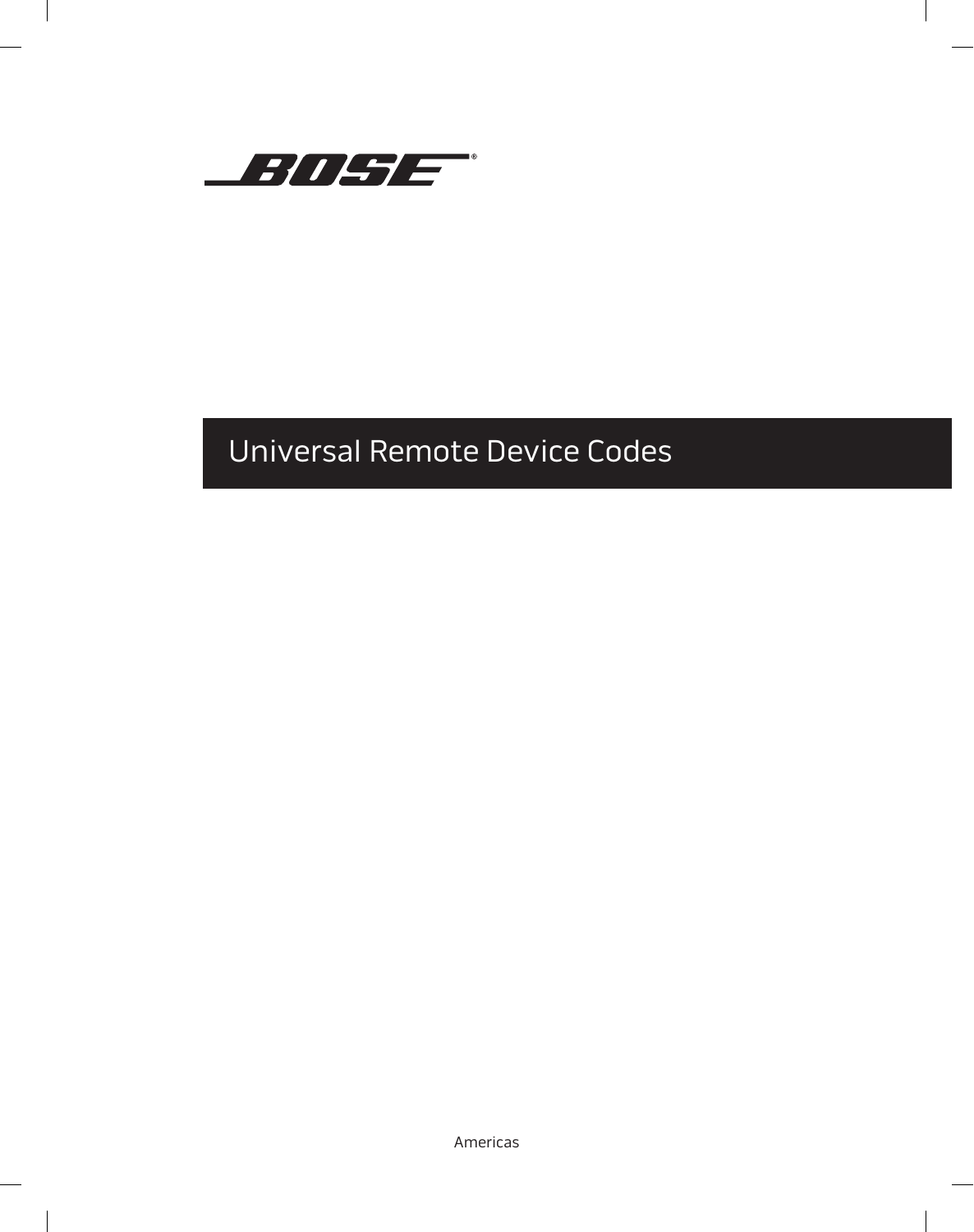#### Contents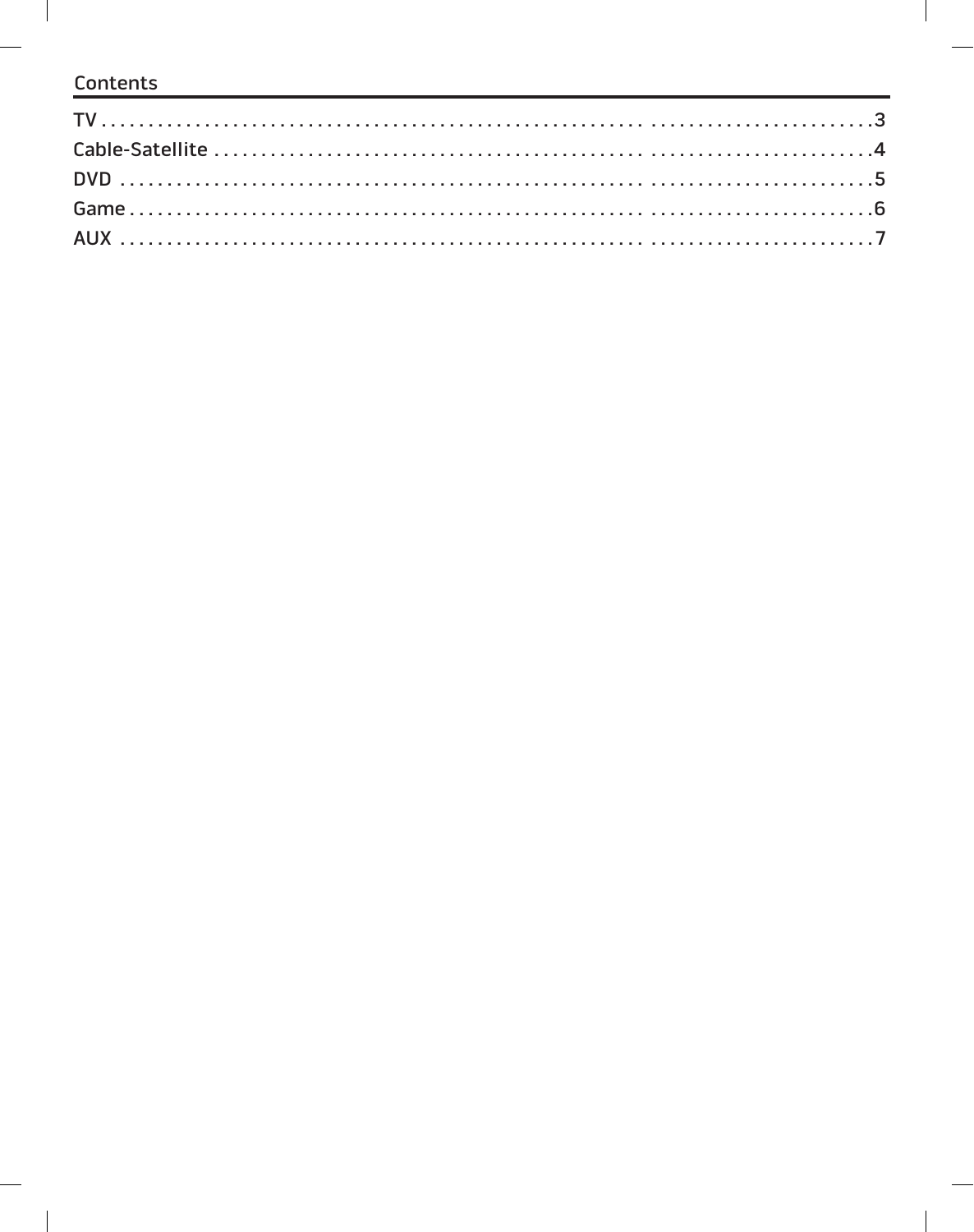# <span id="page-2-0"></span>**TV**

| 3M  0980                     |              |
|------------------------------|--------------|
| Aaxa  6132                   |              |
| Acer 1652                    |              |
| Admiral                      | 0182         |
| Advent                       | 1754         |
| Affinity                     | 6190         |
| Aiwa                         | 0406         |
| Akai                         | 0098         |
| Akura                        | 0042         |
| AOC                          | 0137         |
| Apex Digital                 | 1550         |
| Ario                         | 7710         |
| Astar                        | 3127         |
| Asus                         | 4030         |
| Atvio                        | 6133         |
| Audiosonic                   | 0103         |
| Audiovox                     | 0105         |
| Auria                        | 4770         |
| Aventura                     | 2561         |
| B&O                          | 5274         |
| Bang & Olufsen               | 0118         |
| Baysonic                     | 0465         |
| BenQ                         | 2391         |
| BGH                          | 3478         |
| <b>Blue Light </b>           | 6152         |
| Blue Sky                     | 0134         |
| Britânia<br>Broksonic        | 5900         |
|                              | 0184<br>0160 |
| CCE                          |              |
| Celera<br>Champion           | 1900<br>2647 |
| Changhong                    | 1766         |
| Citizen                      | 0046         |
|                              |              |
|                              |              |
| Claris  6616                 |              |
| Coby 2056                    |              |
|                              |              |
| Commercial<br>Solutions 2427 |              |
| Conia  1806<br>Contex 4280   |              |
| Continental  4261            |              |
| Coradir 4735                 |              |
| Cornea 4957                  |              |
| Craig 0161                   |              |
| Curtis                       | 1897         |
| Curtis Mathes  0039          |              |
| Cytron                       | 1594         |
| Daewoo                       | 0092         |
| Daytek  2024                 |              |
| Dell  2064                   |              |
| Digital Projection           |              |
| Inc                          | 3563         |
| Disney                       | 2440         |
| Dukane                       | 7825         |
| Dumont                       | 0256         |
| Durabrand                    | 2191         |
| Dynex                        | 3686         |
| Electric Mirror              | 4894         |
| Electrograph                 | 2534<br>0381 |
| Electrohome                  |              |
| Electron                     | 1898<br>1132 |
| Elektra<br>Element           | 3682         |
| Elite                        | 0274         |
|                              | 0236         |
|                              | 0278         |
| Emerson<br>Envision<br>Epson | 2108         |
| ESA 2420                     |              |
| Fair Mate  6083<br>Favi 7763 |              |

| Fisher                       | 0154         |
|------------------------------|--------------|
| Fluid                        | 4827         |
| Fujimaro                     | 2746         |
| Funai                        | 0179         |
| Gateway<br>GE                | 1168<br>0027 |
| General Electric             | 1885         |
| GFM                          | 4001         |
| Gibralter                    | 0333         |
| GoldStar                     | 0056         |
| GPX                          | 1720         |
| Haier                        | 1767         |
| Hallmark                     | 0351         |
| Hannspree<br>H-Buster        | 3236<br>5926 |
| Hewlett Packard              | 1671         |
| Hisense                      | 2159         |
| Hitachi                      | 0145         |
| HP                           | 2271         |
| Hvundai                      | 1206         |
| iLo                          | 2464         |
| InFocus<br>Initial           | 0995<br>2017 |
| Insignia                     | 2471         |
| Inteq                        | 0893         |
| iRIS                         | 4055         |
| IRT                          | 1830         |
| iSymphony                    | 3863         |
| JCM                          | 4630         |
| Jensen                       | 0405         |
| JVC                          | 0053         |
| KDS<br>Ken Brown             | 3383<br>2620 |
| KLH                          | 0408         |
| Konka                        | 1235         |
| Lexus                        | 6146         |
| LG                           | 0511         |
| LodgingStar                  | 4868         |
| LXI                          | 0148         |
| MAG<br>Magnasonic            | 3384<br>0848 |
| Magnavox                     | 0054         |
| Marantz                      | 0128         |
| Matsushita                   | 0478         |
| Maxent                       | 2434         |
| Megatron                     | 0485         |
| Memorex                      |              |
| MGA                          | 0037         |
|                              | 0155         |
| Microsonic                   | 4673         |
| Midland                      | 0493<br>1788 |
| Mintek                       | 4998         |
| Miray<br>Mitsubishi          | 0150         |
| Mitsui                       | 3847         |
| Mx Onda                      | 1629         |
| NAD                          | 0513         |
| Naoki                        | 6147         |
| Naxa                         | 3571         |
| NEC                          | 0170<br>2539 |
| NetTV<br><b>New Acoustic</b> |              |
| Dimension                    | 5601         |
| Nexus Electronics            | 4032         |
| Nikko                        | 0529         |
| Nimbro                       | 4143         |
| Noblex<br>Norcent            | 0534<br>1838 |
| Nordmende                    | 0537         |
| NuVision                     | 3355         |
| Ölevia<br>Optimus 0546       | 5964         |

| Optique 6677       |      |
|--------------------|------|
| Orion 0549         |      |
| Otic 2443          |      |
| Panasonic 0051     |      |
| Panavox 4496       |      |
| PARK  4065         |      |
| Philco 0030        |      |
| Philips            | 0081 |
| Pioneer  0166      |      |
| Planar             | 3573 |
| Polaroid           | 2163 |
| Portland 0582      |      |
| Prima 0586         |      |
| Prism              | 0588 |
| Proscan            | 0883 |
| Proton 0031        |      |
| Proview            | 2133 |
| Pulsar  0599       |      |
|                    | 2421 |
| Pyle<br>Pyle Home  | 5674 |
| Quasar             | 0055 |
|                    | 0047 |
| RCA                |      |
| Realistic  0420    |      |
| Runco              | 0632 |
| Sampo              | 0032 |
| Samsung  0060      |      |
| Sansui 0067        |      |
| Sanyo              | 0159 |
| Sceptre  2541      |      |
| Scotch  0855       |      |
| Scott              | 0309 |
| Sears  0146        |      |
| Seiki 6024         |      |
| Seiko Epson        | 5721 |
| Seleco 0672        |      |
| Semivox 0948       |      |
| Semp 0949          |      |
| Semp Toshiba 5722  |      |
| Serie Dorada 2906  |      |
| Sharp 0093         |      |
| Sigmac  5138       |      |
| Silo 5740          |      |
| Silo Digital  5977 |      |
| Sony  0000         |      |
| Soundesign  0178   |      |
| Spectroniq  3385   |      |
| Speler  8195       |      |
| Squareview  0706   |      |
| STI  6483          |      |
| SunBriteTV         | 3117 |
|                    |      |
| Superscan  2222    |      |
| Supersonic  2544   |      |
| SVA 1813           |      |
| Sylvania           | 0024 |
| Symphonic  0171    |      |
| Syntax             | 2432 |
| Talent             | 3318 |
| Tatung 0049        |      |
| TCL 2231           |      |
| Technics  0250     |      |
| Techwood  0750     |      |
| Teknika  0322      |      |
| Telefunken         | 0757 |
| TMK                | 0736 |
| TNCi  1736         |      |
| Tophouse 2157      |      |
| Tosaki  6145       |      |
| Toshiba  0156      |      |
| TruTech  3444      |      |
|                    |      |
| TVS 2032           |      |

# Universal Remote Device Codes

| Victor  0809               |  |
|----------------------------|--|
| Vidikron 0814              |  |
| Vidtech  0815              |  |
| Viewsonic  1805            |  |
| Viore  3579                |  |
| VisionQuest  4494          |  |
| VIZIO 2215                 |  |
| Vuon  4421                 |  |
| Waycon 1700                |  |
| Westinghouse 2258          |  |
| White<br>Westinghouse 0830 |  |
| Wyse 2422                  |  |
| Zenith  0017               |  |
|                            |  |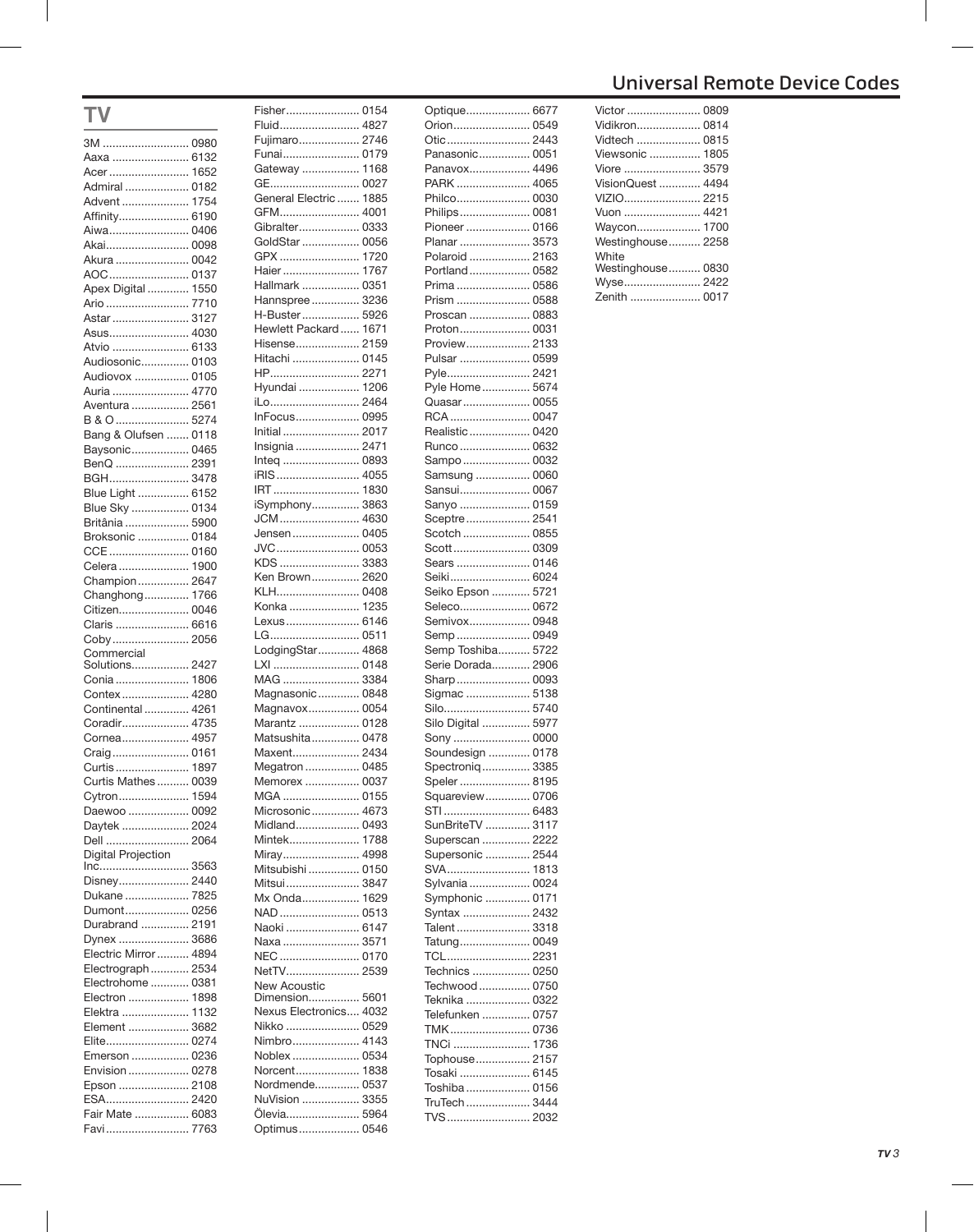#### <span id="page-3-0"></span>Universal Remote Device Codes

#### **Cable-Satellite**

| Access                     |      |
|----------------------------|------|
|                            |      |
| Communications  5025       |      |
| Adams Cable TV             | 6386 |
|                            |      |
| ADB                        | 1634 |
| Air Link                   |      |
| Communications             | 6659 |
|                            |      |
| Alcatel-Lucent             | 4817 |
| Allegiance                 |      |
| Communications             | 7740 |
| Amino                      | 2125 |
|                            |      |
| Aquário                    | 6186 |
| Arion                      | 3224 |
| Armstrong                  | 0083 |
|                            |      |
| Arris                      | 4776 |
| <b>Arvig Communication</b> |      |
| Systems                    | 5034 |
| AT&T                       | 0018 |
| AT&T U-verse               | 7692 |
|                            |      |
| Atlantic                   |      |
| Broadband                  | 6171 |
| ATMC                       | 6389 |
| AZ America                 | 5128 |
|                            |      |
| Azteca                     | 3985 |
| Baja Broadband             | 5035 |
| Bell                       | 5008 |
|                            |      |
| Bell Aliant                | 8093 |
| Bell ExpressVu             | 1569 |
| Bell Fibe TV               | 8078 |
|                            |      |
| Bell Satellite TV          | 8079 |
| Bend Broadband             | 5036 |
| Bevcomm                    | 6557 |
|                            |      |
| <b>Blue Ridge</b>          |      |
| Communications             | 5037 |
| Bright House               | 4215 |
| brite-View                 | 4520 |
|                            |      |
| Broadstripe                | 5038 |
| <b>Buckeye Cable</b>       |      |
| System  5039               |      |
| Cable America              | 6181 |
|                            |      |
| Cable Axion                |      |
|                            |      |
| Digitel<br>Digitel         | 5027 |
|                            |      |
| Cable Magico  4826         |      |
| Cable One  4216            |      |
| Cablecom Mexico  6219      |      |
|                            | 6218 |
| Cablemas                   |      |
| cablevision                | 4214 |
| Canby Telcom               | 6182 |
| Captive Works  3209        |      |
|                            |      |
| Cass Cable  5040           |      |
| CCAP                       | 6375 |
| Century                    | 0197 |
|                            | 5042 |
| CenturyLink                |      |
| Channel Master             | 0198 |
| Charter                    | 4213 |
|                            | 6225 |
| ChoiceCable                |      |
| Cincinnati Bell            | 4848 |
| Cisco                      | 3915 |
| Claro                      | 6221 |
|                            |      |
| CMA                        |      |
| Communications             | 6176 |
| Cogeco                     | 5028 |
| ColbaNet                   | 7592 |
|                            |      |
| Comcast                    | 1355 |
| Comporium                  | 5046 |
| Consolidated               |      |
| Communications             | 5047 |
|                            | 3547 |
| Coolsat                    |      |
| Coship  2364<br>Cox 4212   |      |

| Dalvi 2410                |      |
|---------------------------|------|
| Deuromedia 7683           |      |
|                           |      |
| Digeo                     | 1678 |
| Digital Tech              | 6203 |
| DirecTV                   | 1988 |
| Dish Mexico               | 6215 |
| Dish Network              | 1989 |
| Dishpro                   | 1785 |
| DMT                       | 1749 |
| Eagle                     |      |
| Communications  6406      |      |
| EastLink 6228             |      |
| Echostar  0280            |      |
| Elsys  6185               |      |
| Embratel                  | 4577 |
| Entone                    | 3906 |
| Evolution                 | 2740 |
|                           |      |
| Exterity  4429            |      |
| Fave TV 8005              |      |
| Fidelity                  |      |
| Communications  5048      |      |
| Fortec Star               | 1663 |
| Freesat                   | 1164 |
| Frontier                  |      |
| Communications , 6172     |      |
| General                   |      |
| Communications  5049      |      |
| General                   |      |
| Instrument                | 0329 |
| GOI                       | 1704 |
| Gold Box                  | 1176 |
| Google 6599               |      |
| Gradiente 0338            |      |
| Grande                    |      |
| ommunications  5051'<br>C |      |
| <b>Great Plains</b>       |      |
| Communications  6180      |      |
| Guest-Tek                 | 3391 |
| GVT 7774                  |      |
| Handan  2765              |      |
| Hawaiian Telcom  6917     |      |
| HickoryTech               | 5052 |
|                           |      |
| Homecast  2612            |      |
| HTS 0682                  |      |
| Huawei 4700               |      |
| <b>Hughes Network</b>     |      |
| Systems                   | 0791 |
| Humax                     | 1200 |
| iBahn                     | 8414 |
| i-Link                    | 4852 |
| Indovision                | 1210 |
| Inter Mountain            |      |
| Cable                     | 5053 |
| IPM                       | 6121 |
| ISkyB                     | 1219 |
| Jerrold                   | 0003 |
| JVC                       | 0053 |
| Kaon                      | 2465 |
| Kathrein                  | 0411 |
| KX                        | 4009 |
| Lemon                     | 1242 |
|                           |      |
| Lumos Networks            | 5062 |
| Massillon Cable           | 5055 |
| Matanuska Telephone       |      |
| Association 5056          |      |
| Mediacom 0482             |      |
| Mediastream 8049          |      |
| Megacable 6217            |      |
| MetroCast                 |      |
| Cablevision 5057          |      |
| Mi-Connection 6431        |      |
| Midcontinent              |      |
| Communications  5059      |      |

| Mid-Hudson                                 |              |
|--------------------------------------------|--------------|
| Cable                                      | 5058         |
| Motorola                                   | 0504<br>4534 |
| Movistar<br>Moxi                           | 4777         |
| MTS                                        | 3524         |
| Myrio                                      | 0479         |
| Nagra                                      | 3143         |
| <b>NEOTION</b>                             | 2848         |
| NET                                        | 1636         |
| Netsat                                     | 1302         |
| NeuLion                                    | 8000         |
| NewWave                                    |              |
| Communications  5060                       |              |
| Next Level                                 | 0943         |
| Nighthawk                                  | 4428         |
| Norsat                                     | 0538         |
| Northland                                  |              |
| Communications                             | 6173<br>6441 |
| NU Telecom<br>Nuevo Siglo                  | 6089         |
|                                            | 7984         |
| Odobo<br>Oi TV                             | 6031         |
| Omegasat                                   | 1319         |
| Openbox                                    | 3505         |
| Optimum                                    | 5063         |
| OrbiSat                                    | 6201         |
| Pace                                       | 0558         |
| Panasonic                                  | 0051         |
| Pansat                                     | 0878         |
| Paul Bunyan                                |              |
| Communications                             | 6179         |
| Philips                                    | 0081         |
| Pioneer                                    | 0166         |
| Pioneer Telephone                          | 5064         |
| Prime                                      | 3964         |
| Prodea Systems                             | 4818         |
| Qwest                                      | 7448         |
| RCA                                        | 0047         |
| RCN                                        | 4377         |
| Reach Broadband                            | 7118         |
| Rogers                                     | 4314         |
| Sagem                                      | 1386         |
| Sagemcom                                   | 4858         |
| Samsung                                    | 0060         |
| SaskTel  2178                              |              |
| SatHawk 4892                               |              |
| Scientific Atlanta 0008                    |              |
| Semp 0949                                  |              |
| Semp Toshiba 5722<br>Service Electric 5066 |              |
| Shaw 4315                                  |              |
| Shaw Direct  4816                          |              |
| Shentel  5067                              |              |
| Skitter.TV                                 | 5102         |
| Sky Brasil 7861                            |              |
| Sky Mexico 4322                            |              |
| SkyAngel  8496                             |              |
| Skyview  3369                              |              |
| Sogetel  4958                              |              |
| Solomend  4893                             |              |
| Sonicview                                  | 3993         |
| Source Cable                               | 5029         |
| Star                                       | 1439         |
| Star Choice                                | 0950         |
| Suddenlink 4217                            |              |
| Supercanal  6222                           |              |
| Supernova                                  |              |
|                                            | 1694         |
| Tbaytel                                    | 7650         |
| TDS 7482<br>TDS Telecom  6724              |              |

| Technicolor                        | 4758 |
|------------------------------------|------|
| Technotrend                        | 2228 |
| Tecsat                             | 1466 |
| Telecentro                         | 6223 |
| Telefonica                         | 2406 |
| Televisa                           | 1481 |
| Telmex                             | 6220 |
| Telus                              | 4962 |
| Thomson                            | 0771 |
| Time Warner                        | 3602 |
| TiVo                               | 1492 |
| Transparent Video                  |      |
| Systems                            | 4387 |
| TransVideo                         | 7999 |
| TV Cable                           | 6224 |
| TVA Digital                        | 3525 |
| <b>TVS Cable</b>                   | 7656 |
| UEC                                | 2136 |
| Ultrasat                           | 3557 |
| Verizon                            | 1576 |
| Via Embratel                       | 4578 |
| Vidéotron                          | 5992 |
| ViewSat                            | 3558 |
| Vivo                               | 4204 |
| VTR                                | 4965 |
| Wave Broadband                     | 5070 |
| Wavevision                         | 7664 |
| Wegener                            | 3821 |
| WEHCO Video                        | 6174 |
| Westman                            |      |
| Communications                     | 5030 |
| WideOpenWest                       | 4436 |
| Windiammer<br>vvinajammer<br>Cable | 6178 |
| Windstream                         | 6175 |
| WOW!                               | 8179 |
| Xfinity                            | 8096 |
| Yes                                | 1672 |
| Zenith                             | 0017 |
| Zinwell                            | 1994 |
| Zito Media                         | 6177 |
| ZTE                                | 4702 |
| ZyXEL                              | 3770 |
|                                    |      |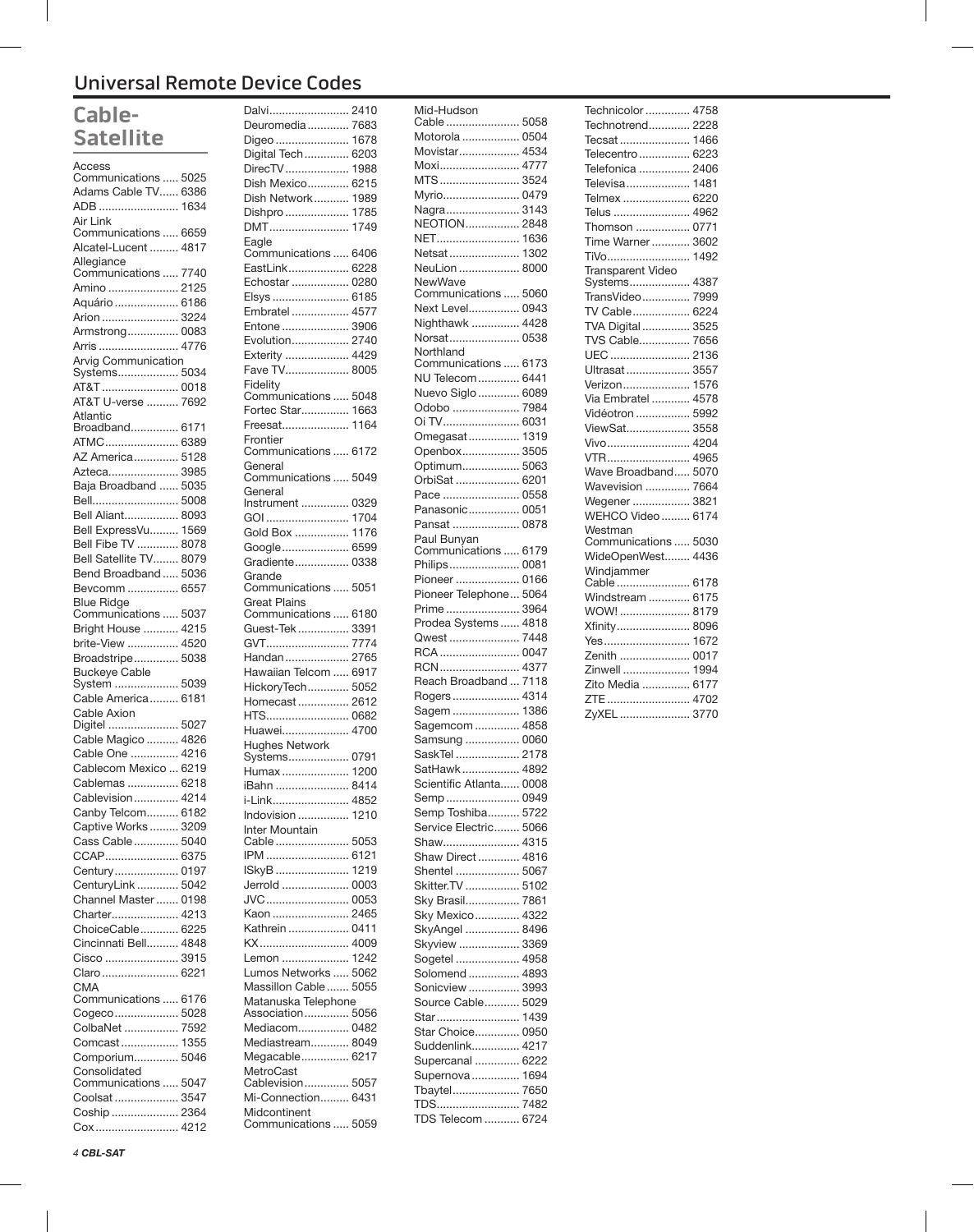# <span id="page-4-0"></span>**DVD**

| Accurian  2575         |
|------------------------|
| Akai 0098              |
| Allegro  0311          |
| Amvox  8726            |
|                        |
| Anthem  1031           |
| Anthem Statement  5250 |
| Apex Digital  1550     |
| Aspire Digital  2262   |
| Audio Authority 1689   |
| Audiovox  0105         |
| BBK  1055              |
| Bel Canto Design  2202 |
| Blaupunkt  0133        |
|                        |
| Blue Parade 1710       |
| Blue Sky  0134         |
| Broksonic  0184        |
| California Audio       |
| Labs 0173              |
| Cambridge Audio  2145  |
| CineVision 1841        |
| Citizen 0046           |
| Coby 2056              |
| Contel 3253            |
| Cougar 6004            |
| Curtis 1897            |
|                        |
| Daewoo  0092           |
| Days  8712             |
| Denon 0246             |
| Digix  2441            |
| Diplomat  8683         |
| Disney 2440            |
| Durabrand  2191        |
| Dynex  3686            |
| EletroVision 8729      |
|                        |
| Emerson  0236          |
| Funai 0179             |
| GE 0027                |
| General Electric  1885 |
| GFM 4001               |
| Go Video 0334          |
| GoldStar  0056         |
| GPX  1720              |
| Greenhill  1692        |
| Grundig 0345           |
|                        |
| Harman/Kardon 0356     |
| Hitachi  0145          |
| Initial  2017          |
| Insignia  2471         |
| Intec 3138             |
| Integra  1842          |
| Irradio  1217          |
| JBL  0399              |
| JVC 0053               |
|                        |
| jWin 2072              |
| Kenwood  0417          |
| KLH 0408               |
| Konik  8686            |
| Lexicon 0433           |
| LG 0511                |
| Logitech 1655          |
| Magnavox 0054          |
| Mallory 8713           |
|                        |
| Marantz  0128          |
| Memorex  0037          |
| Microsoft  1756        |
| Mintek 1788            |
| MXT 4522               |
| NAD  0513              |
|                        |

| 3571<br>Naxa                   |
|--------------------------------|
| 8727<br>Nell                   |
| 1787<br>Nesa                   |
| <b>New Acoustic</b>            |
| Dimension<br>5601              |
| NKS<br>8685                    |
| 3830<br>Nyko<br>Ölevia<br>5964 |
| Onkyo<br>0102                  |
| 2634<br>Oppo                   |
| Optimus<br>0546                |
| 0549<br>Orion                  |
| Panasonic<br>0051              |
| 0030<br>Philco                 |
| Philips<br>0081                |
| 0166<br>Pioneer                |
| Polaroid<br>2163               |
| Polk Audio<br>0647             |
| Presidian<br>3093              |
| 0883<br>Proscan                |
| RCA<br>0047                    |
| RE-BL<br>4625                  |
| 1837<br>Rio                    |
| 2556<br>RJTech                 |
| 0630<br>Rotel                  |
| Samsung<br>0060                |
| Sansui<br>0067                 |
| Sanyo<br>0159                  |
| 4004<br>Schmartz               |
| Schneider<br>0665              |
| 0949<br>Semp                   |
| Semp Toshiba<br>5722           |
| 0093<br>Sharp                  |
| 0180<br>Sherwood               |
| Shinsonic<br>1769              |
| Solé<br>5978                   |
| Sonic Blue<br>1715             |
| Sony<br>0000                   |
| Supersonic<br>2544             |
| Sylvania<br>0024               |
| 0171<br>Symphonic              |
| 2231<br>TCL                    |
| 0250<br>Technics               |
| 6192<br>Tectoy                 |
| Theta Digital  0770            |
| Toshiba  0156                  |
| Urban Concepts 1695            |
| Viore  3579                    |
| VIZIO 2215                     |
| Vtrek  1893                    |
| WB Electronics  4626           |
| Xbox  1840                     |
| X-View  2990                   |
| Yamaha 0019                    |
| Zenith  0017                   |
|                                |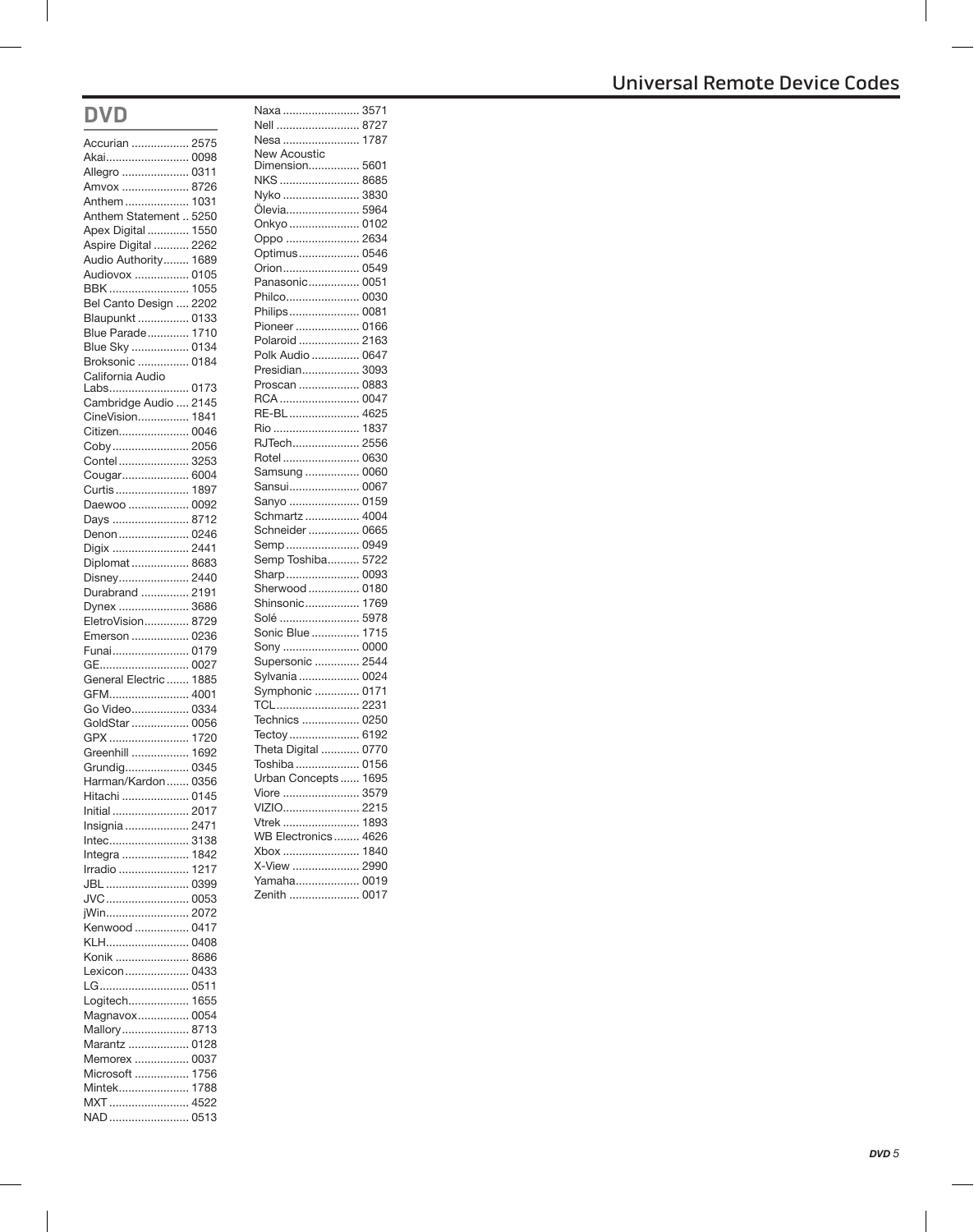#### <span id="page-5-0"></span>Universal Remote Device Codes

#### **Game**

| A.C.Ryan          | 4453 |
|-------------------|------|
| ABS               | 2081 |
| Access HD         | 3786 |
| Accurian          | 2575 |
|                   |      |
| AirLink 101       | 4112 |
| AL Tech           | 3216 |
| Alienware         | 2082 |
| Alpha Digital     | 4085 |
| AMTC              | 4079 |
| Apex Digital      | 1550 |
| Apple             | 2414 |
| Artec             | 3746 |
| Asus              | 4030 |
| Audio Authority   | 1689 |
|                   |      |
| AutumnWave        | 3437 |
| Axonix            | 3341 |
| Boxee             | 4583 |
| Cable Electronics | 5330 |
| CASTi             | 3910 |
| CE labs           | 3981 |
| Centronics        | 4878 |
| Ceton             | 8542 |
| Channel Master    | 0198 |
| Coby              | 2056 |
|                   |      |
| Coship            | 2364 |
| CyberPower        | 2083 |
| Daewoo            | 0092 |
| Daytek            | 2024 |
| Dell              | 2064 |
| Digital Stream    | 3911 |
| Digiwave          | 3232 |
| Dish Network      | 1989 |
| D-Link            | 2454 |
|                   |      |
|                   |      |
| DVICO             | 2607 |
| Echostar          | 0280 |
| Elgato Systems    | 2608 |
| Enseo             | 4170 |
| Epson             | 2108 |
| Escient           | 1628 |
| Firebird Systems  | 5022 |
|                   | 2748 |
| Fusion            | 3949 |
| Fusion Research   |      |
| Gateway           | 1168 |
| GE<br>.           | 0027 |
| General Electric  | 1885 |
| Goodmind          | 0681 |
| Hauppauge         | 1554 |
| Hewlett Packard   | 1671 |
| HomeWorx          | 8348 |
| Howard            |      |
| Computers         | 2272 |
| HP                | 2271 |
| Hush              | 2499 |
| iBUYPOWER         | 2090 |
| iNet Access       | 5145 |
| Inkel             | 0391 |
|                   |      |
| Insignia          | 2471 |
| Intec             | 3138 |
| lomega            | 3872 |
| iView             | 4734 |
| Kaleidescape      | 3215 |
| KWorld            | 2208 |
| LaCie             | 3201 |
| LG                | 0511 |
| Linksys           | 2151 |
| Logitech          | 1655 |
| Macro Image       |      |
| Technology  2175  |      |

| Media Center PC 2084  |      |
|-----------------------|------|
| MediaGate 3627        |      |
| Mediasonic  3433      |      |
| Memorex  0037         |      |
| Micca 6593            |      |
| MicroGEM  4084        |      |
| Microsoft             | 1756 |
| Mind                  | 2085 |
| Minix  2198           |      |
| MyHD  2174            |      |
| Netgear               | 2574 |
| NiveusMedia           | 6523 |
| Northgate             | 2086 |
| nSTREAMS              | 2013 |
| Nyko                  | 3830 |
| OnAir Solution        | 3435 |
| Panasonic             | 0051 |
| Patriot               | 1338 |
| PCT                   | 5181 |
| Philco                | 0030 |
| Pinnacle Systems      | 1729 |
| Pioneer  0166         |      |
| Popcorn Hour          | 3862 |
| PrimeDTV  4828        |      |
| RCA                   | 0047 |
| RE-BL 4625            |      |
| Ricavision  2507      |      |
| Roku  2457            |      |
| Roomlinx  5149        |      |
| RTC                   | 4879 |
| Samsung  0060         |      |
| Sasem                 | 2508 |
| Schmartz              | 4004 |
| Seagate  4466         |      |
| Seiko Epson  5721     |      |
| Sherwood              | 0180 |
| Sling Media           | 4273 |
| Sony  0000            |      |
| Stack 9  2509         |      |
| Streamzap  1999       |      |
| Sunkey 4449           |      |
| Sylvania  0024        |      |
| Systemax 2274         |      |
| TAD  6368             |      |
| Tagar Systems 2087    |      |
| Tivax  4049           |      |
| Toshiba  0156         |      |
| Touch 2088            |      |
| Venturer  1518        |      |
| Viewsonic  1805       |      |
| VIZIO 2215            |      |
| Voodoo  2513          |      |
| WB Electronics 4626   |      |
| Western Digital  4168 |      |
| Winegard  0887        |      |
| Xbox<br>Xtreamer 4420 | 1840 |
|                       |      |
| Yamaha 0019<br>Zenith | 0017 |
| Zentech  4091         |      |
| Zinwell  1994         |      |
| ZT Group  2089        |      |
| Zune  4530            |      |
|                       |      |
|                       |      |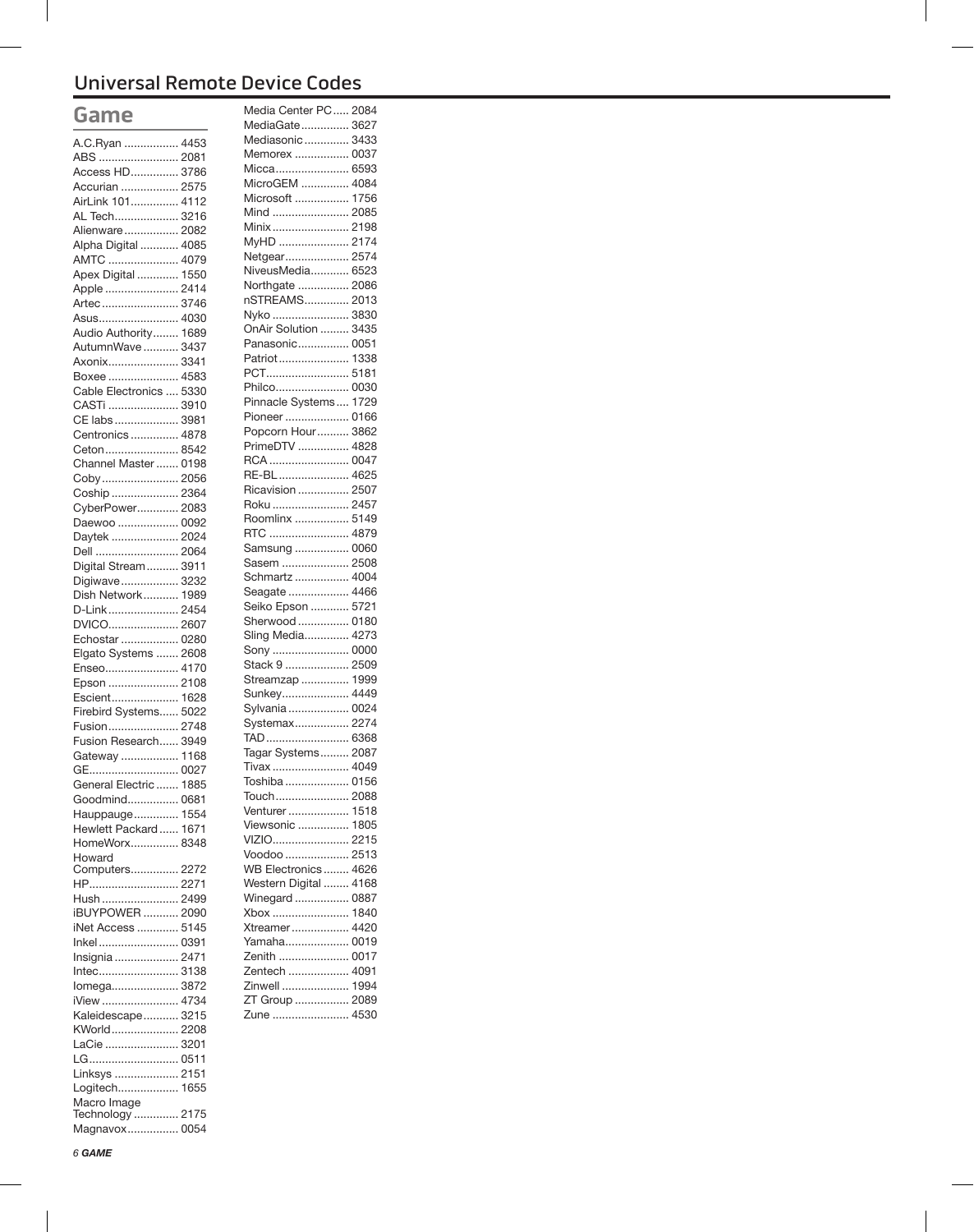### <span id="page-6-0"></span>**AUX**

|                                    | o<br>S |
|------------------------------------|--------|
|                                    | S      |
| Altec Lansing 2069                 | S      |
| Apple  2414                        | S      |
| Arcam  0077                        | S      |
| Audyssey 6131                      | S      |
| Burmester 0869<br>California Audio | S      |
| Labs 0173                          | T,     |
| Carver 0191                        | T,     |
| Cary Audio Design 1987             | Α      |
|                                    | Т      |
| Curtis Mathes 0039                 | Т      |
| Denon  0246                        | т      |
| DirecTV 1988                       | Т      |
| DKK 0872                           | Т      |
| DLO  3211                          | Т      |
| DMX Electronics 1697               | V      |
| Garrard  0326                      | Χ<br>Y |
| Genexxa  0330                      | Z      |
| Harman/Kardon 0356                 |        |
| Hitachi  0145                      |        |
| Humax  1200                        |        |
| i.Sound  6510                      |        |
| iHome 3595                         |        |
| iLive  3357                        |        |
| Insignia  2471<br>Integra  1842    |        |
| iPort 3031                         |        |
| Jamo 2199                          |        |
| JVC 0053                           |        |
| Kenwood  0417                      |        |
| Klipsch 2005                       |        |
| Krell  0860                        |        |
| Linn 0437                          |        |
| Logitech 1655                      |        |
| Magnavox 0054                      |        |
| Marantz  0128                      |        |
| Matsui 0477                        |        |
| McIntosh 0480                      |        |
|                                    |        |
| Memorex  0037                      |        |
| Miro  1693                         |        |
| Mission  0499                      |        |
|                                    |        |
| Myryad 1104                        |        |
| NAD  0513<br>New Acoustic          |        |
| Dimension 5601                     |        |
| NSM  0516                          |        |
| Olive  3342                        |        |
| Onkyo  0102                        |        |
| Optimus 0546                       |        |
| Panasonic 0051                     |        |
| Parasound  0566                    |        |
| Philips 0081                       |        |
| Pioneer  0166                      |        |
| Polk Audio  0647                   |        |
| Primare  2008                      |        |
| Proceed 1606                       |        |
| Pro-Ject 4641                      |        |
| Pro-Ject Audio<br>Systems 5669     |        |
| Proton 0031                        |        |
| QED  0884                          |        |
| Quad 0601                          |        |
| Quasar 0055                        |        |
| RCA  0047                          |        |
| Realistic 0420                     |        |
| Roku  2457                         |        |

| Rotel  0630           |  |
|-----------------------|--|
| SAE 0633              |  |
| Sansui 0067           |  |
| Scandyna  4027        |  |
| Simaudio  2007        |  |
| Sonance  3244         |  |
| Sonic Frontiers  1431 |  |
| Sony  0000            |  |
| Sylvania  0024        |  |
| TAG McLaren 1800      |  |
| <b>TAG McLaren</b>    |  |
| Audio  5784           |  |
| Tascam  0743          |  |
| Teac  0041            |  |
| Technics  0250        |  |
| Thorens 1489          |  |
| Thule Audio  1490     |  |
| TiVo 1492             |  |
| Wards  0187           |  |
| Xitel 3593            |  |
| Yamaha 0019           |  |
| Zonda  0846           |  |
|                       |  |
|                       |  |
|                       |  |